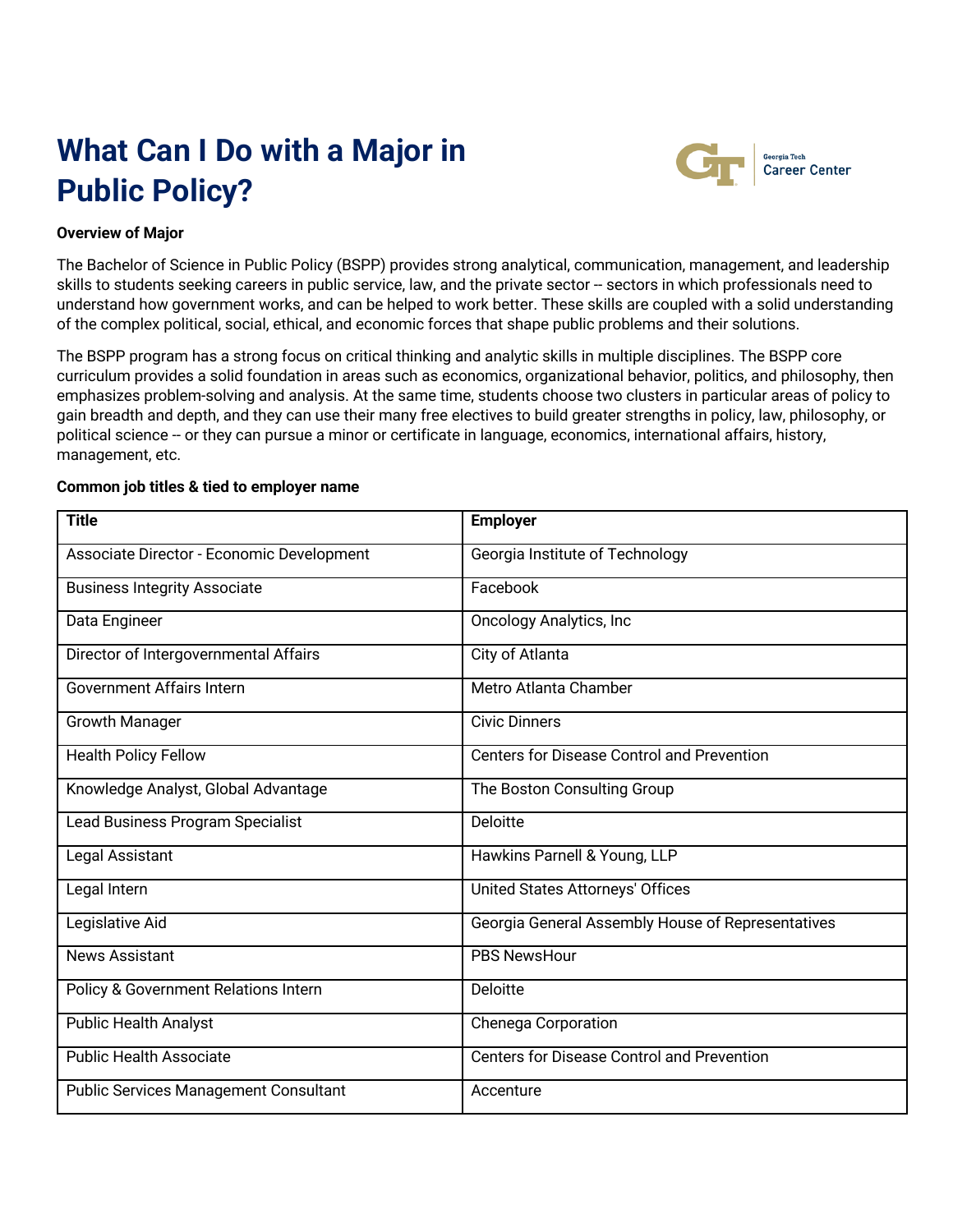| <b>Research Analyst</b>                        | Georgia Department of Economic Development |
|------------------------------------------------|--------------------------------------------|
| Senior Design Policy Analyst                   | Centers for Disease Control and Prevention |
| <b>Technology Innovation Management Intern</b> | Chick-fil-A Corporate                      |

# **Common Career Areas**

| <b>Area/Industry</b>      | <b>Paths</b>            | <b>Employers</b>                           |
|---------------------------|-------------------------|--------------------------------------------|
| <b>Business</b>           | <b>Sales</b>            | <b>Product and Service Organizations</b>   |
|                           | Human Resources         | <b>Retail Stores</b>                       |
|                           | Management              | Hotels                                     |
|                           | <b>Public Relations</b> | Restaurants                                |
|                           | Market Research         | Manufacturers                              |
|                           | <b>Customer Service</b> | <b>Insurance Companies</b>                 |
|                           |                         |                                            |
| <b>Federal Government</b> | <b>Public Policy</b>    | There are over 170 federal departments and |
|                           | Research                | agencies.                                  |
|                           | Intelligence            |                                            |
|                           | <b>Foreign Service</b>  |                                            |
|                           | Law Enforcement         |                                            |
|                           | <b>General Services</b> |                                            |
|                           |                         |                                            |
| <b>Health Policy</b>      | Research                | Hospitals, Health Systems, and Clinics     |
|                           | Policy analysis         | <b>Medical Groups</b>                      |
|                           | Policy development      | Hospices                                   |
|                           | Legislative work        | Home Health Agencies                       |
|                           | Lobbying                | Long-Term Care Facilities                  |
|                           |                         | <b>Mental Health Facilities</b>            |
|                           |                         | <b>Managed Care Organizations</b>          |
|                           |                         | <b>Health Finance Organizations</b>        |
|                           |                         | Insurance companies                        |
|                           |                         |                                            |
|                           |                         |                                            |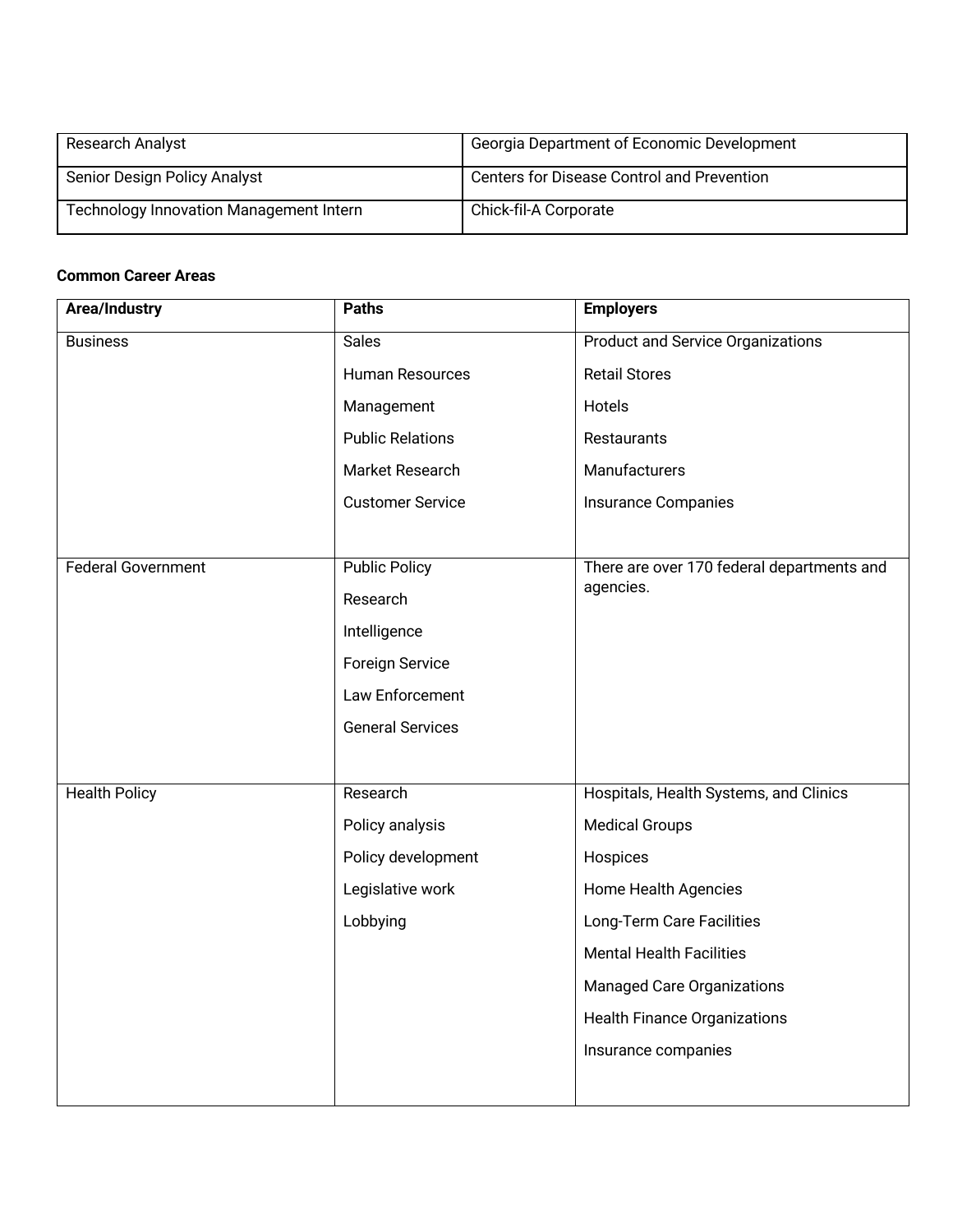| Law                               | Law Assistance                                                                   | Law Firms                                     |
|-----------------------------------|----------------------------------------------------------------------------------|-----------------------------------------------|
|                                   | Prosecution                                                                      | <b>State and Local Government</b>             |
|                                   | Defense                                                                          | Corporations                                  |
|                                   | Contractual                                                                      | <b>Public Interest Organizations</b>          |
|                                   | Corporate                                                                        |                                               |
|                                   | Non-Profit or Public Interest                                                    |                                               |
|                                   |                                                                                  |                                               |
| <b>Local and State Government</b> | <b>Public Policy</b>                                                             | Counties                                      |
|                                   | City or Town Management                                                          | <b>Cities</b>                                 |
|                                   | Legislative, Executive, or<br><b>Judicial Services</b><br>Program Administration | Municipalities                                |
|                                   |                                                                                  | Townships                                     |
|                                   |                                                                                  | <b>School Districts</b>                       |
|                                   | <b>General Services</b>                                                          | Departments of State Government               |
|                                   |                                                                                  |                                               |
| Non-Profit                        | Administration                                                                   | Local and National Non-Profit Agencies        |
|                                   | Management                                                                       | <b>Charitable Organizations</b>               |
|                                   | Fund Raising/Development                                                         | <b>Trade or Professional Associations</b>     |
|                                   | <b>Policy Analysis</b>                                                           | Foundations                                   |
|                                   | Research                                                                         | <b>Special Interest Groups</b>                |
|                                   |                                                                                  | <b>Labor Unions</b>                           |
|                                   |                                                                                  | Libraries                                     |
|                                   |                                                                                  |                                               |
| <b>Politics</b>                   | <b>Elected or Appointed</b>                                                      | Legislative, Executive, or Judicial Officials |
|                                   | Leadership<br>Campaign Management<br><b>Staff Administration</b>                 | National, State, or Local Government          |
|                                   |                                                                                  | Campaigns: National, State, or Local          |
|                                   |                                                                                  | Industrial, Educational, and Public Interest  |
|                                   | <b>Special Interest Advocacy</b>                                                 | Groups                                        |
|                                   | <b>Political Advising</b>                                                        | Lobbying Organizations                        |
|                                   |                                                                                  |                                               |
| Regional and Urban Planning       | Transportation                                                                   | Federal, State, and Local Government          |
|                                   | Demography                                                                       | Local planning agencies                       |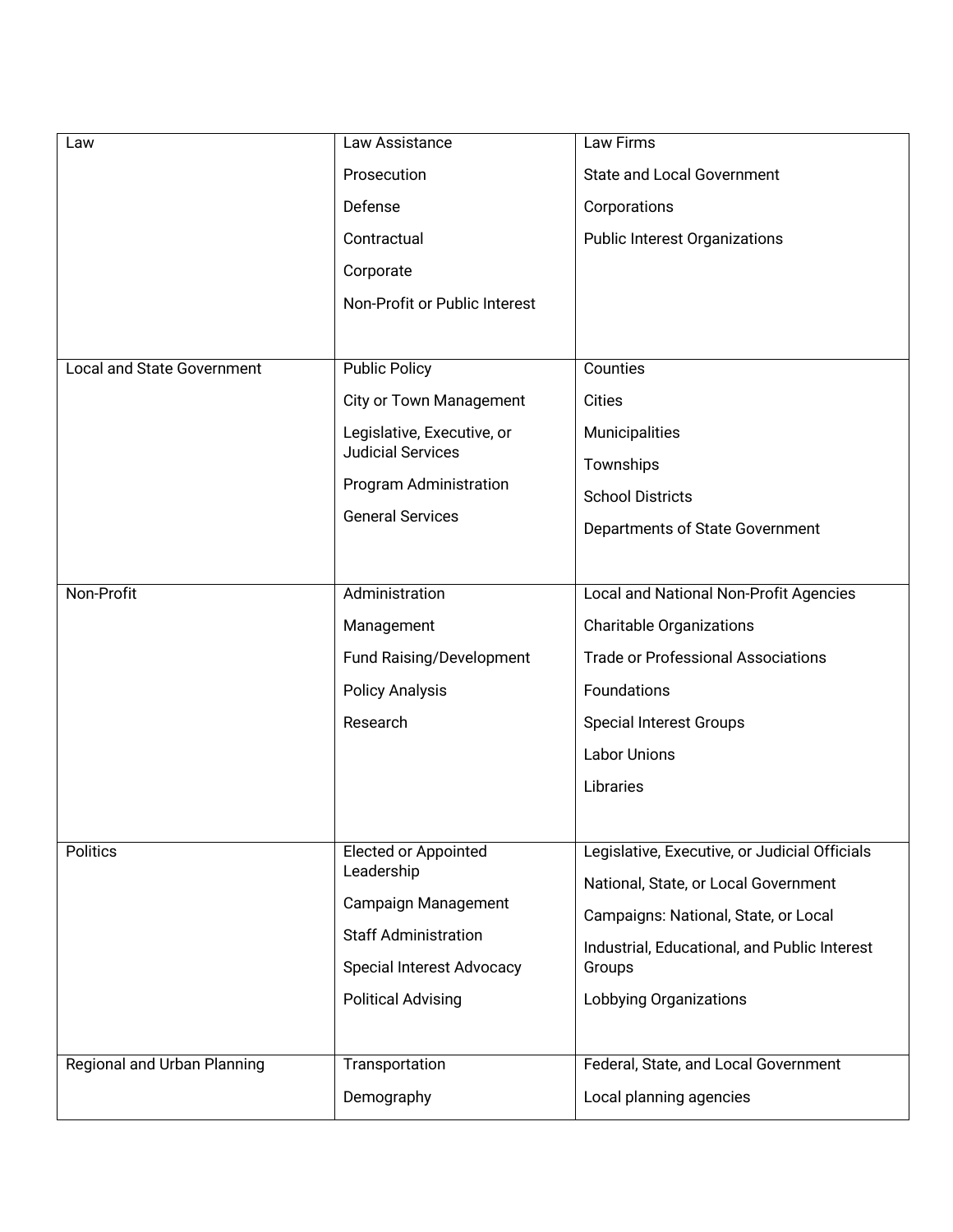| Housing                      | Real Estate and Development Contractors |
|------------------------------|-----------------------------------------|
| <b>Community Development</b> | <b>Investment Companies</b>             |
| Program Development          | <b>Transportation Agencies</b>          |
| <b>Historic Preservation</b> | <b>Zoning Administration</b>            |
| Urban Design                 | <b>Utility Companies</b>                |
| Architecture                 |                                         |
|                              |                                         |
|                              |                                         |

# **Student Organizations**

- Citizens Climate Lobby https://gatech.campuslabs.com/engage/organization/ccl
- International Ambassadors https://gatech.campuslabs.com/engage/organization/international-ambassadors
- Georgia Tech Organizations https://gatech.campuslabs.com/engage/organizations
- North Avenue Review https://northavereview.com/
- Student Government Association https://www.sga.gatech.edu
- Turning Point USA https://gatech.campuslabs.com/engage/organization/tpusa

#### **Campus Resources**

- Career Center- https://career.gatech.edu/
- Office of Minority Education & Development- https://omed.gatech.edu/
- Office of International Education- https://oie.gatech.edu/
- Office of Undergraduate Research http://www.undergradresearch.gatech.edu/
- Pre-Graduate and Pre- Professional Advising- http://www.prehealth.gatech.edu/pre-health-advising-welcome
- Student Activities- https://www.gatech.edu/life/student-activities
- Disability Resource Center https://disabilityservices.gatech.edu/

#### **Online Resources**

- Jobs & Employment
	- o Federal https://www.usajobs.gov//
	-
	- o State https://careers.state.gov/<br>o Non-Profit https://idealist.org/ h Non-Profit - https://idealist.org/, https://www.devex.com/
	- o Public Service Careers https://publicservicecareers.org/
	- o Public Affairs Council https://pac.org/
- ONET & Occupational Outlook Career Research
	- o Homepage https://www.onetonline.org/
	- o Bureau of Labor and Statistics Homepage https://www.bls.gov/
- Professional Associations
	- o American Political Science Association https://www.apsanet.org/
	- o Association for Public Policy Analysis and Management https://www.appam.org/
	- o International Association for Political Science Students https://iapss.org/
	- o American Association of Political Consultants https://www.theaapc.org/
	- o Association of Government Relations Professionals https://grprofessionals.org/
	- o Association County Commissioners of Georgia https://www.accg.org/